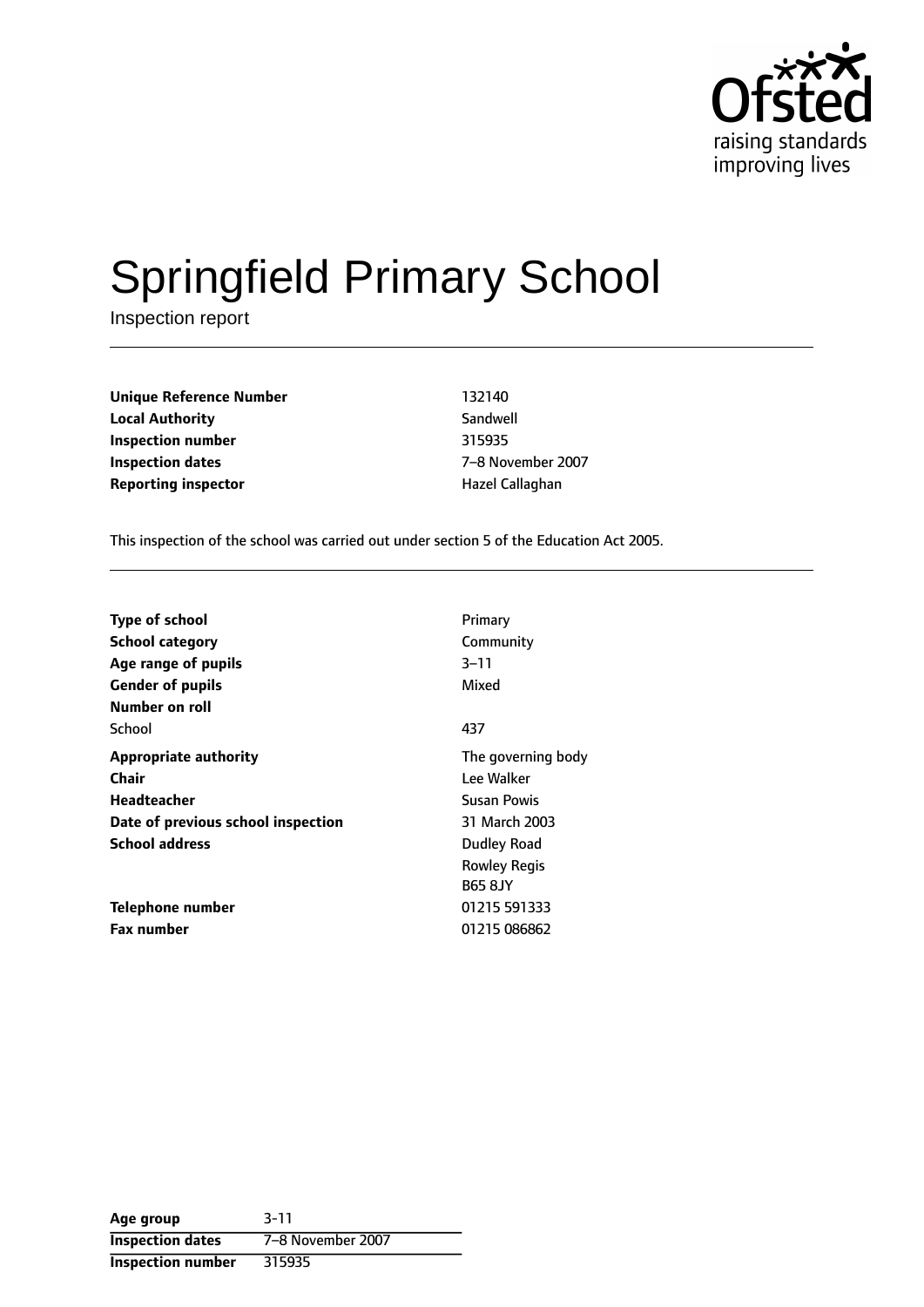.

© Crown copyright 2007

#### Website: www.ofsted.gov.uk

This document may be reproduced in whole or in part for non-commercial educational purposes, provided that the information quoted is reproduced without adaptation and the source and date of publication are stated.

Further copies of this report are obtainable from the school. Under the Education Act 2005, the school must provide a copy of this report free of charge to certain categories of people. A charge not exceeding the full cost of reproduction may be made for any other copies supplied.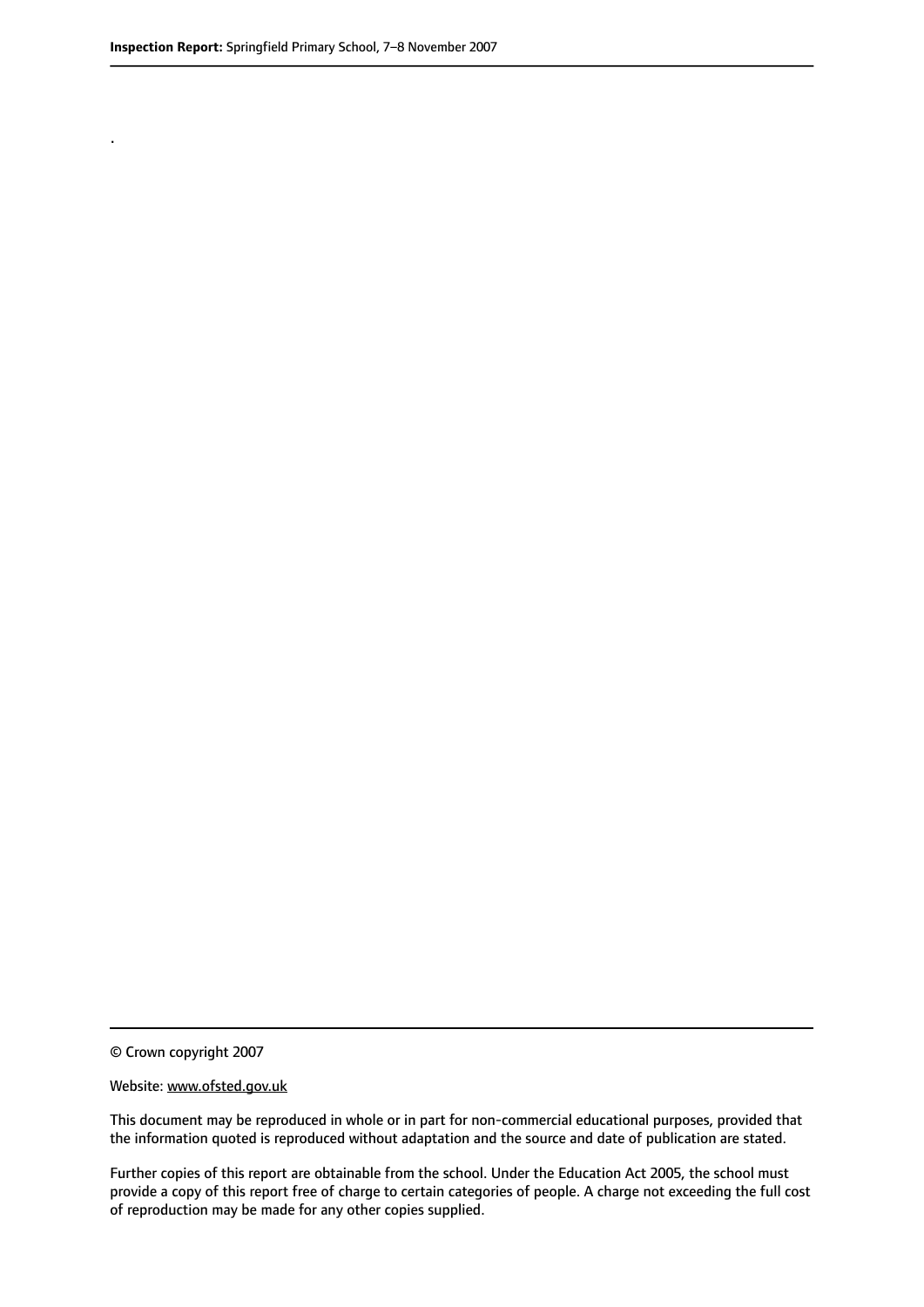# **Introduction**

The inspection was carried out by three Additional Inspectors.

### **Description of the school**

Springfield is a large primary school that has its own Nursery. The vast majority of the pupils are of White British backgrounds. When children start in the Nursery, their range of knowledge and skills and experiences are below that expected for children of their age. A larger than average proportion of pupils have been identified as having learning difficulties and/or disabilities and the school provides specialist provision for pupils on the autistic spectrum in the Focus Provision unit. The current headteacher has been in post for a year: at first as acting headteacher and then as substantive head from September 2007. The school has been part of an extensive building programme, which affected most parts of the accommodation. The new building was completed a year ago and now joins all parts of the school together, making communication and organisation easier.

### **Key for inspection grades**

| Grade 1 | Outstanding  |
|---------|--------------|
| Grade 2 | Good         |
| Grade 3 | Satisfactory |
| Grade 4 | Inadequate   |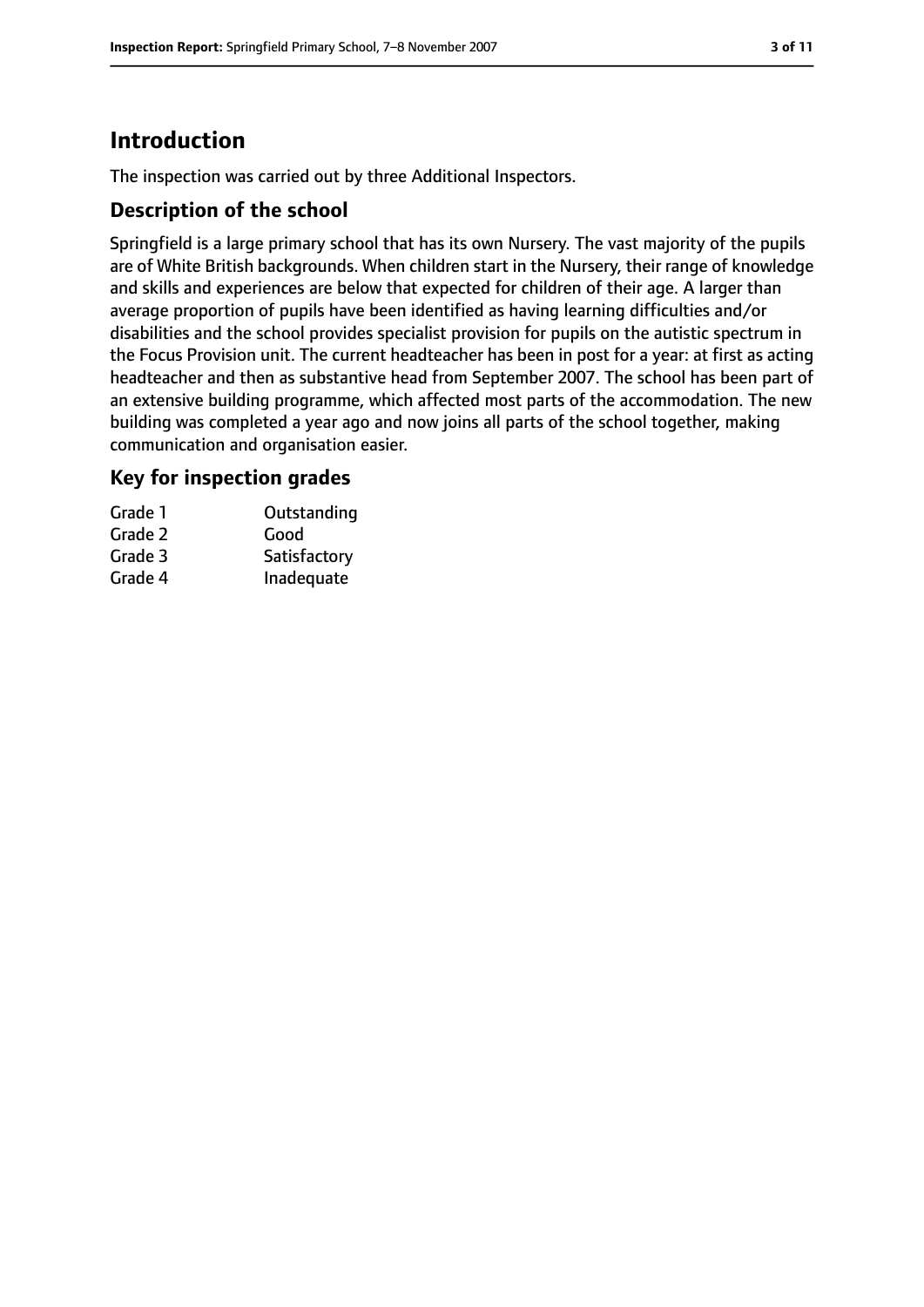# **Overall effectiveness of the school**

#### **Grade: 3**

Springfield Primary currently provides a satisfactory education for its pupils, but it is improving rapidly because of the good leadership of the headteacher and hard work of staff. The school has overcome many difficulties caused by extensive building work and staff absences, and it is now making good progress in many areas. Care, support and guidance for pupils are good. Pupils feel safe and secure and are confident about their work and how to improve. Relationships through the school are strong and pupils get on well with staff and with each other. They enjoy coming to school and want to do well. Pupils' personal development is good.

Standards are broadly in line with the national average and achievement overall is satisfactory. Good progress is made in the Foundation Stage and in the Focus Provision where teaching is good. There is a clear recognition of how pupils learn and the best way to meet their needs in both the Foundation Stage and in the Focus Provision that makes them strengths of the school. In Years 1 to 6, teaching is satisfactory. It is good in some classes and, although improving generally, it is inconsistent. A good range of strategies is used to motivate pupils' interest but not all teachers have a secure view of pupils' standards. As a result, they do not always provide activities that challenge individuals enough and build successfully on what pupils already know and can do. A good focus has been placed, however, on developing pupils' writing skills throughout the school. This is having a positive impact on pupils' learning and standards in writing are rising.

The curriculum meets the needs of most pupils satisfactorily. It is adapted well to meet the needs of pupils with learning difficulties and/or disabilities who are given good levels of support in their work and in their personal development. The provision for information and communication technology (ICT) was a weakness at the last inspection. It has improved, but the recent building work has limited the rate of improvement. For example, newly acquired equipment and resources have yet to be introduced and pupils do not have sufficient opportunities to use ICT to support learning in other subjects.

A lot has been achieved in the last year because of the secure leadership and management provided by the senior leaders and the coordinators for English and mathematics, all of whom have a clear resolve and strong commitment to improvement. The school has rightly put its focus on raising standards in English, mathematics, science and ICT. However as a consequence, not enough time has been given to ensuring other subjects are monitored and managed effectively to ensure provision is sound and keeping pace with other areas of learning. This is recognised by the headteacher and there are plans ahead to address the concern. The recent progress made in improving pupils' attendance, in raising standards in writing and the improvement of provision for pupils with learning difficulties and/or disabilities in both the Focus Provision and in mainstream classes is clear evidence of the school's good capacity for further improvement.

## **Effectiveness of the Foundation Stage**

#### **Grade: 2**

Children get off to a good start in the Foundation Stage because the provision is good with some outstanding features. Children enter Nursery with standards lower than those expected, particularly in communication, language and literacy and numeracy. Good quality teaching and learning ensure that all children progress well. Very well thought out routines ensure children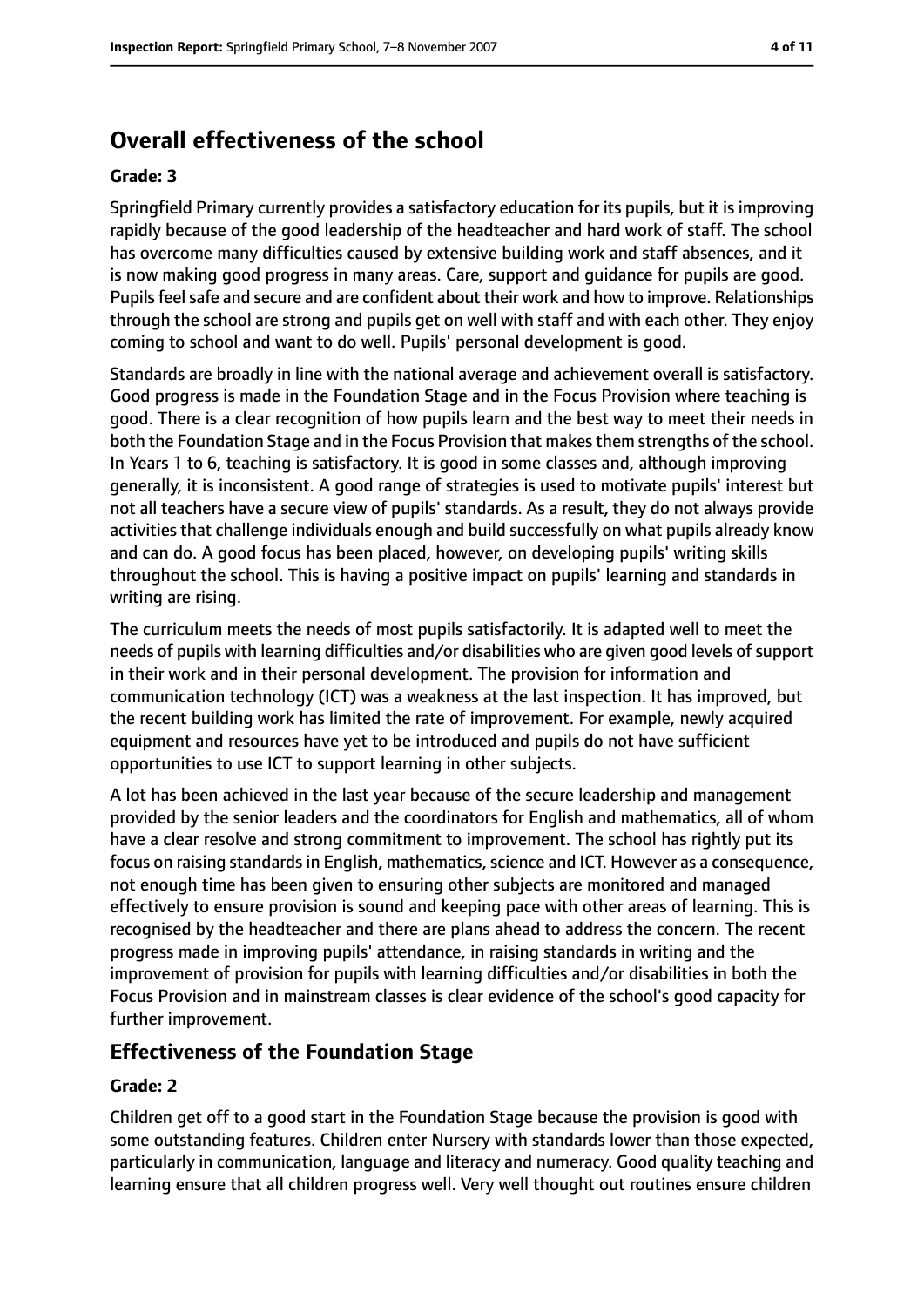develop their personal and social skills effectively. A good mix of adult-led and child-initiated activities develop independent skills effectively. All adults relate exceptionally well to the children in their care. Puppets are used very effectively to develop children's listening skills. Occasionally, however, opportunities to develop speaking skills are not fully developed, for example during independent play in the outside area. Assessments and observations are used well to move children on to the next stage of learning. The outdoor play area is used very successfully to develop children's healthy lifestyles. Good links between Nursery and Reception ensure that children move from one class to another without any problems. Transition from Foundation Stage to Year 1 is also good. There is a very well thought out programme, which ensures that children make the change without any problems.

### **What the school should do to improve further**

- Share the good teaching practice in the school and ensure that all teachers provide challenging activities that enable pupils to achieve well.
- Make effective use of the new ICT resources so pupils are able to use their computer skills to support other areas of learning.
- Ensure that all subjects are managed and monitored effectively so pupils achieve well. A small proportion of schools whose overall effectiveness is judged satisfactory but which have areas of underperformance will receive a monitoring visit by an Ofsted inspector before their next Section 5 inspection.

# **Achievement and standards**

#### **Grade: 3**

Children make good progress in the Nursery and Reception classes and most reach average standards by the time they enter Year 1. Achievement across Years 1 to 6 is satisfactory and pupils reach broadly average standards. Pupils' progress in writing is stronger than in other subjects due to the consistent use of positive strategies for improvement. Pupils with learning difficulties and/or disabilities, in mainstream classes and those who are taught in the Focus Provision, achieve well. Their needs are well understood and all the adults who work with them give good levels of support and encouragement, enabling pupils to make good progress from their various starting points. A recent focus on increasing the progress of more able pupils has also had a positive impact and most are reaching the higher standards of Level 5 at the end of Year 6. Achievement overall is only satisfactory because not all pupils are challenged by the work they are given to do.

# **Personal development and well-being**

#### **Grade: 2**

This is a very friendly school where pupils are supportive of one another and show respect for the ideas of others. When a little girl in the Reception classreferred to her teachers as princesses, for example, instead of laughing, the older pupils clapped in appreciation. Although pupils' awareness of cultural diversity is satisfactory, their spiritual, moral and social development is good. They have a growing empathy for others as could be seen when they were thinking about Poppy Day, and pupils showed appropriate respect in their minute of silence. Behaviour is good. Pupils are confident that any occasional difficult behaviour is dealt with effectively. There is a good awareness of how to stay healthy and safe. Pupils show pride in their own success, enjoy their work and respond well to taking responsibility. The School Council, for example, plays a part in decision-making, even being included in the selection of the new headteacher. There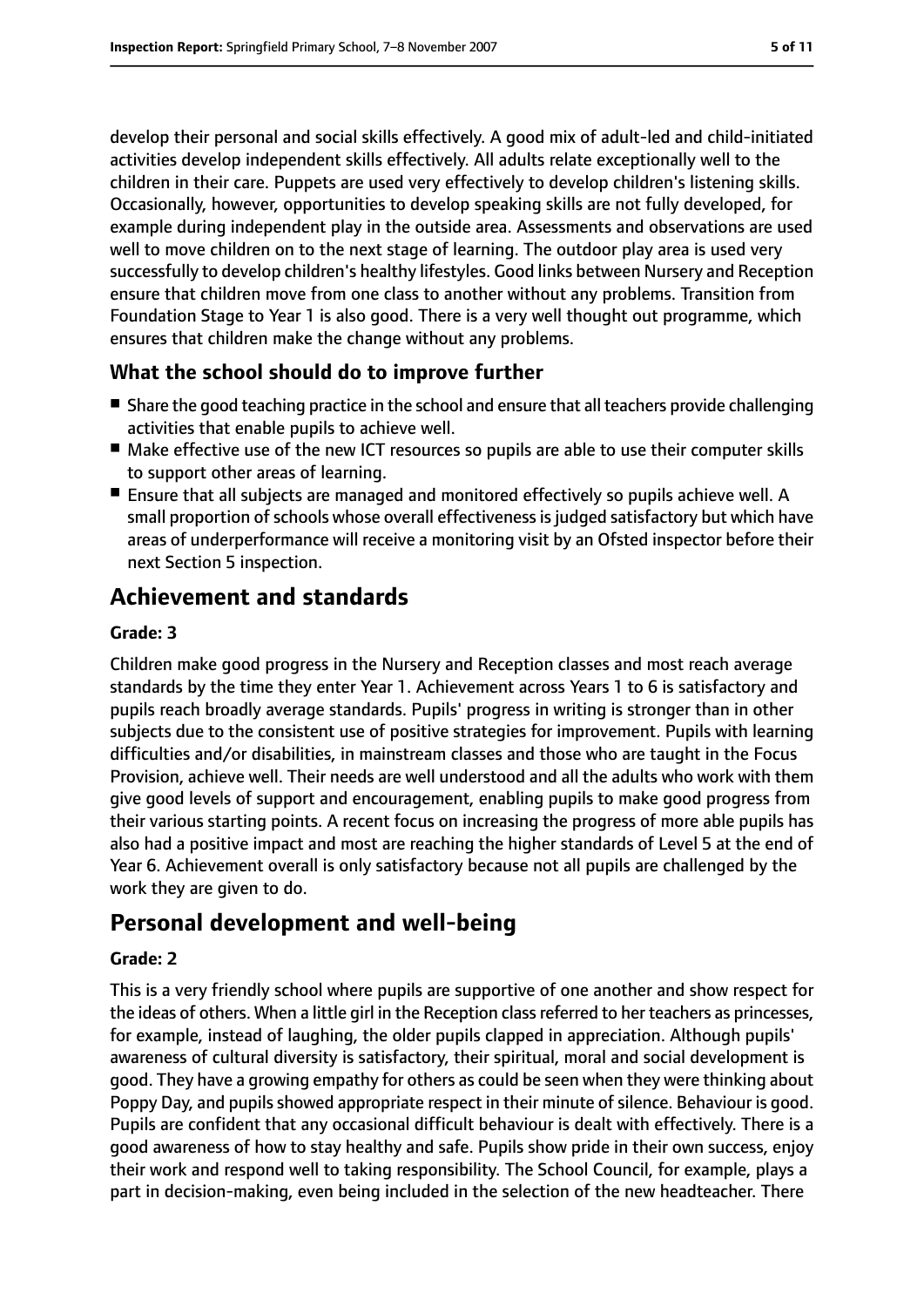are not enough opportunities, however, for pupils to contribute to the wider community. Their interpersonal skills are developing well and pupils' basic skills of literacy, numeracy and ICT are sound and so preparation for their next stages of education is satisfactory. The school has worked well to improve pupils' attendance, which is now satisfactory.

# **Quality of provision**

## **Teaching and learning**

#### **Grade: 3**

The quality of learning varies, with good teaching throughout the Foundation Stage and in the Focus Provision for autistic pupils. Teaching elsewhere is more varied. A strength of teaching seen in many lessons was the use of effective questioning that explored pupils' ideas and extended their thinking. The pace of most lessons was brisk and the activities well structured so that pupils understood what to do. All teachers seek to match work to pupils' prior attainment, but not all are accurate in their assessments of pupils' work and the next steps in learning are not always sufficiently challenging. Teaching assistants show great confidence in their roles and carry them out effectively. This results in all pupils, particularly those with learning difficulties and/or disabilities, being supported well. Sometimes there is a lack of consistency in the use of 'signing' for the autistic pupils and they do not always benefit fully from this method of communication. Pupils' recorded work is marked conscientiously and comments provide encouragement. Marking frequently refers to pupils' individual targets and gives suggestions for improvement, but this good practice does not occur in all classes

### **Curriculum and other activities**

#### **Grade: 3**

The curriculum meets the requirements in all areas, but ICT remains the weakest aspect. There are insufficient opportunities in ICT for pupils to use and further develop their skills in other areas of learning. Necessary resources and equipment have been purchased and will shortly be in use, but building work has delayed improvement. Whilst the emphasis is currently on seeking to raise standards in literacy and numeracy, the school is in the process of redeveloping the curriculum so that it makes learning in all subjects more exciting and relevant. Springfield already uses the expertise and facilities of a local special school very effectively to ensure that pupils on the autistic spectrum receive a good quality curriculum. Pupils' personal development is promoted well. There are residential visits for pupils in Year 2 and Year 6 and an increased number of after-school clubs and activities. Other activities, such as a visit from a Roman soldier in Year 3, and events such as 'International Week' provide satisfactory opportunities to enrich pupils' learning.

## **Care, guidance and support**

#### **Grade: 2**

Pastoral and personal care is a strength of the school. Pupils feel safe and parents are confident that pupils are well looked after. Rigorous vetting procedures, risk assessments and health and safety policies are used well. The school is successful in meeting pupils' social and emotional needs. Those with particular difficulties and those new to the school are wellsupported. Strong links with many outside agencies ensure that pupils with learning difficulties and/or disabilities are also well supported. Individual educational plans are of good quality and are used effectively in work with learning support staff. The school has been successful in improving attendance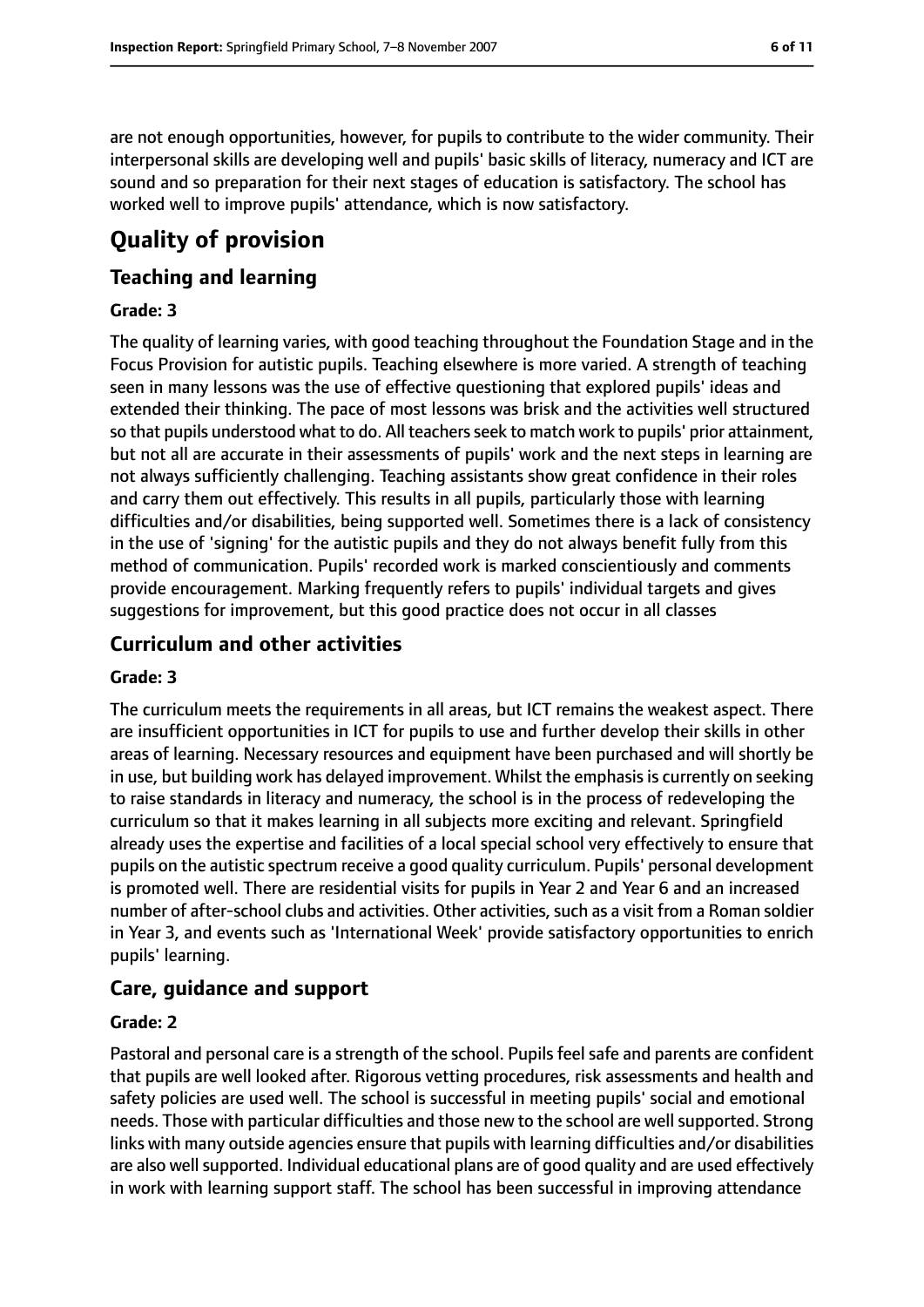and pupils are keen for their class to get the 'good attendance award'. Academic guidance is satisfactory. There are good elements, particularly in Years 5 and 6, where pupils know their targets very well and effectively assess their own, and each other's work. The school acknowledges that the target system is not yet fully embedded in every class and, at times, pupils have too many targets to be manageable.

# **Leadership and management**

#### **Grade: 3**

The school's accurate self-evaluation identifies areas for further improvement and this sets the agenda for the school improvement plan. Monitoring of pupils' standards and progress in English and mathematics is well organised and used effectively to identify those pupils who need additional support. Assessment procedures are more secure, but the school recognises that there is still some way to go in securing higher standards and better achievement. Many positive strategies have been introduced which are already having a positive impact, particularly with improving writing. The revised curriculum has been planned to give greater attention to developing the natural links between subjects, but this is not yet in place. Whilst these plans are taking shape, the main focus has been on literacy and numeracy and there has been insufficient focus on ensuring that the other subjects are managed and monitored effectively. There are plans for this to be addressed as part of the second phase of management reorganisation when the deputy headteacher is appointed. Governors have been successful in their management of the budget and the recent extensive building work. They are very supportive of the staff and are gaining a better insight into how they can successfully evaluate the work of the school.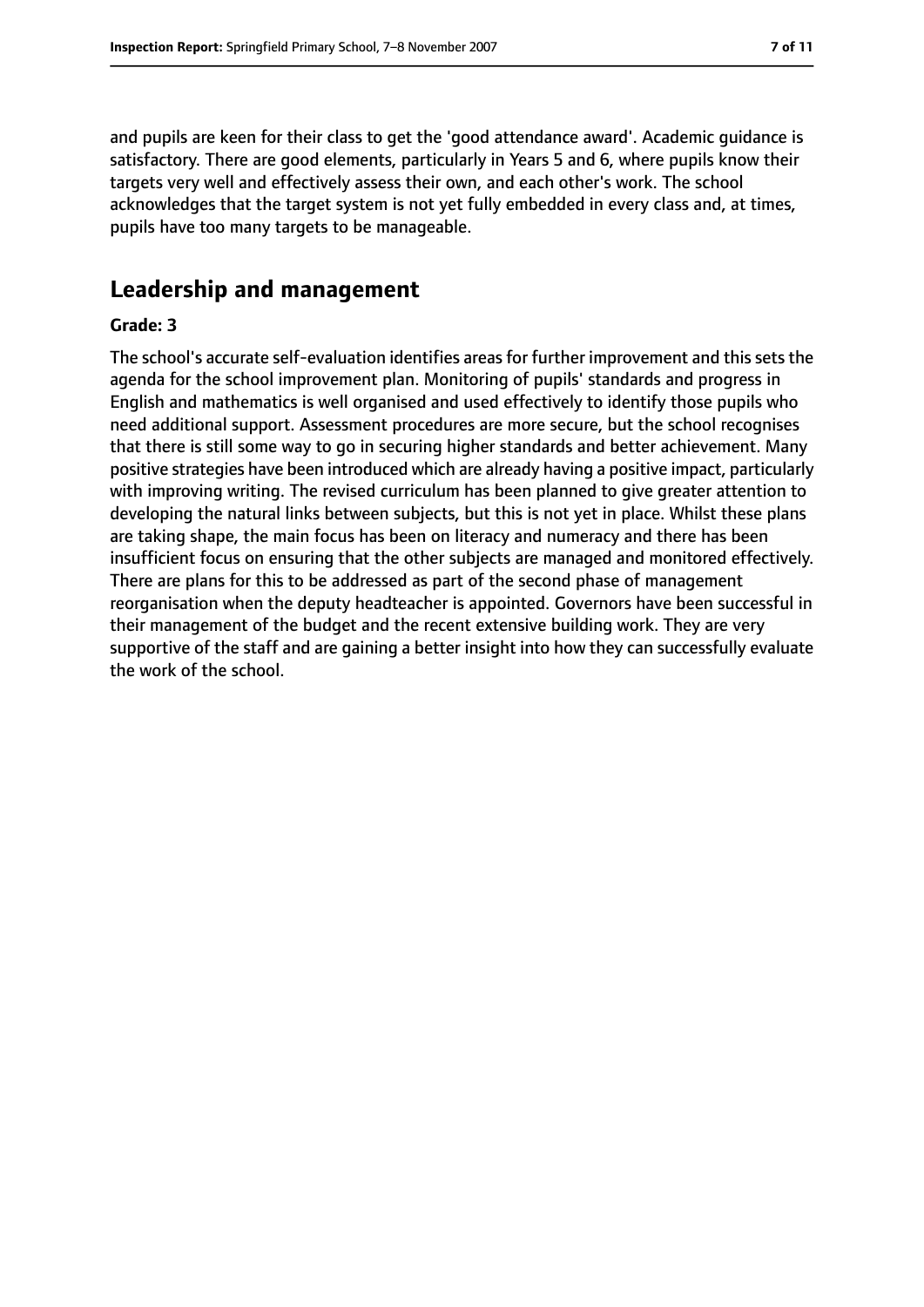**Any complaints about the inspection or the report should be made following the procedures set out in the guidance 'Complaints about school inspection', which is available from Ofsted's website: www.ofsted.gov.uk.**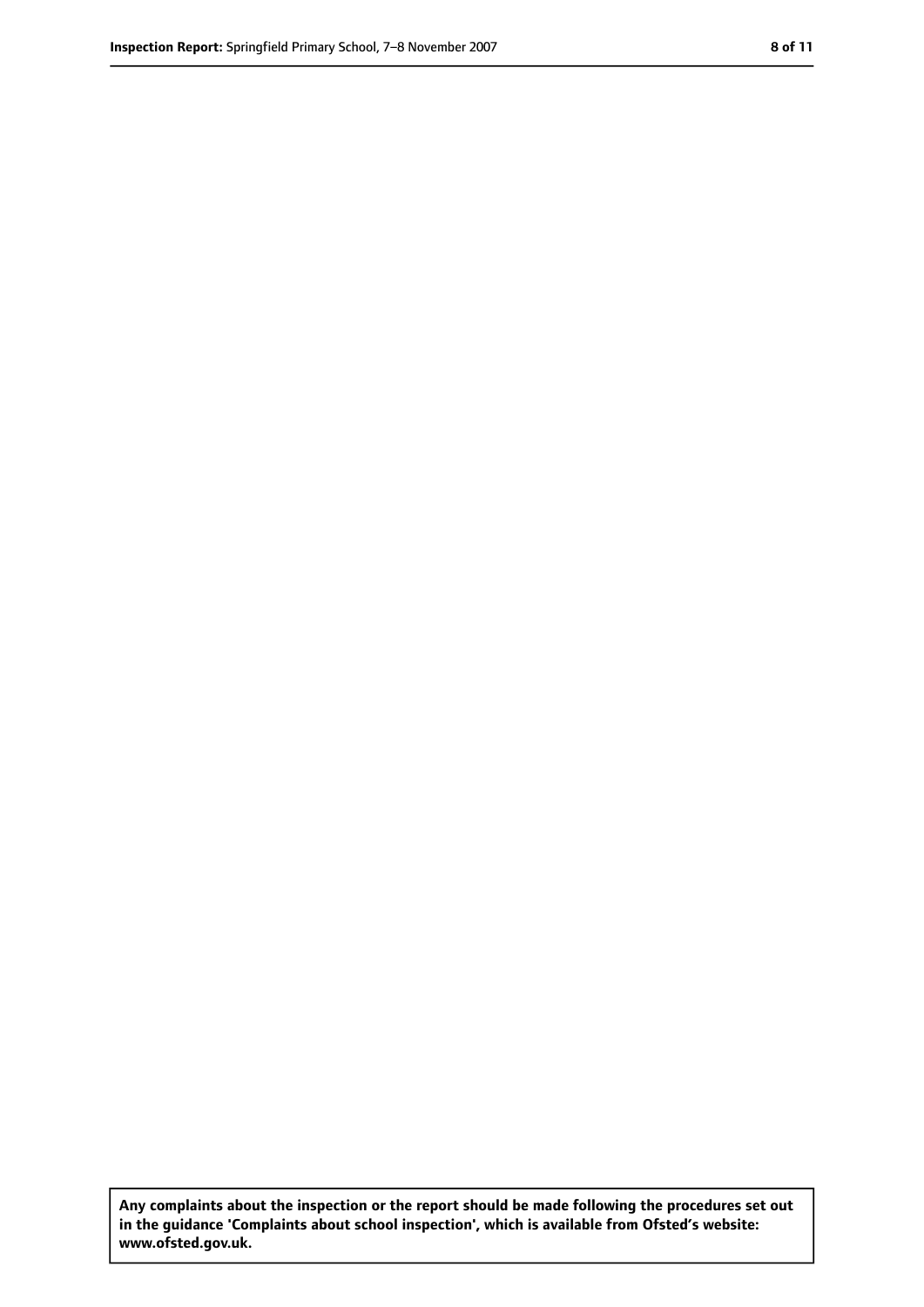#### **Annex A**

# **Inspection judgements**

| $^{\circ}$ Key to judgements: grade 1 is outstanding, grade 2 good, grade 3 satisfactory, and | <b>School</b>  |
|-----------------------------------------------------------------------------------------------|----------------|
| arade 4 inadequate                                                                            | <b>Overall</b> |

## **Overall effectiveness**

| How effective, efficient and inclusive is the provision of education, integrated<br>care and any extended services in meeting the needs of learners? |     |
|------------------------------------------------------------------------------------------------------------------------------------------------------|-----|
| Effective steps have been taken to promote improvement since the last<br>inspection                                                                  | Yes |
| How well does the school work in partnership with others to promote learners'<br>well-being?                                                         |     |
| The effectiveness of the Foundation Stage                                                                                                            |     |
| The capacity to make any necessary improvements                                                                                                      |     |

#### **Achievement and standards**

| How well do learners achieve?                                                                               |  |
|-------------------------------------------------------------------------------------------------------------|--|
| The standards <sup>1</sup> reached by learners                                                              |  |
| How well learners make progress, taking account of any significant variations between<br>groups of learners |  |
| How well learners with learning difficulties and disabilities make progress                                 |  |

### **Personal development and well-being**

| How good is the overall personal development and well-being of the<br>learners?                                  |  |
|------------------------------------------------------------------------------------------------------------------|--|
| The extent of learners' spiritual, moral, social and cultural development                                        |  |
| The extent to which learners adopt healthy lifestyles                                                            |  |
| The extent to which learners adopt safe practices                                                                |  |
| How well learners enjoy their education                                                                          |  |
| The attendance of learners                                                                                       |  |
| The behaviour of learners                                                                                        |  |
| The extent to which learners make a positive contribution to the community                                       |  |
| How well learners develop workplace and other skills that will contribute to<br>their future economic well-being |  |

### **The quality of provision**

| How effective are teaching and learning in meeting the full range of the<br>learners' needs?          |  |
|-------------------------------------------------------------------------------------------------------|--|
| How well do the curriculum and other activities meet the range of needs<br>and interests of learners? |  |
| How well are learners cared for, guided and supported?                                                |  |

 $^1$  Grade 1 - Exceptionally and consistently high; Grade 2 - Generally above average with none significantly below average; Grade 3 - Broadly average to below average; Grade 4 - Exceptionally low.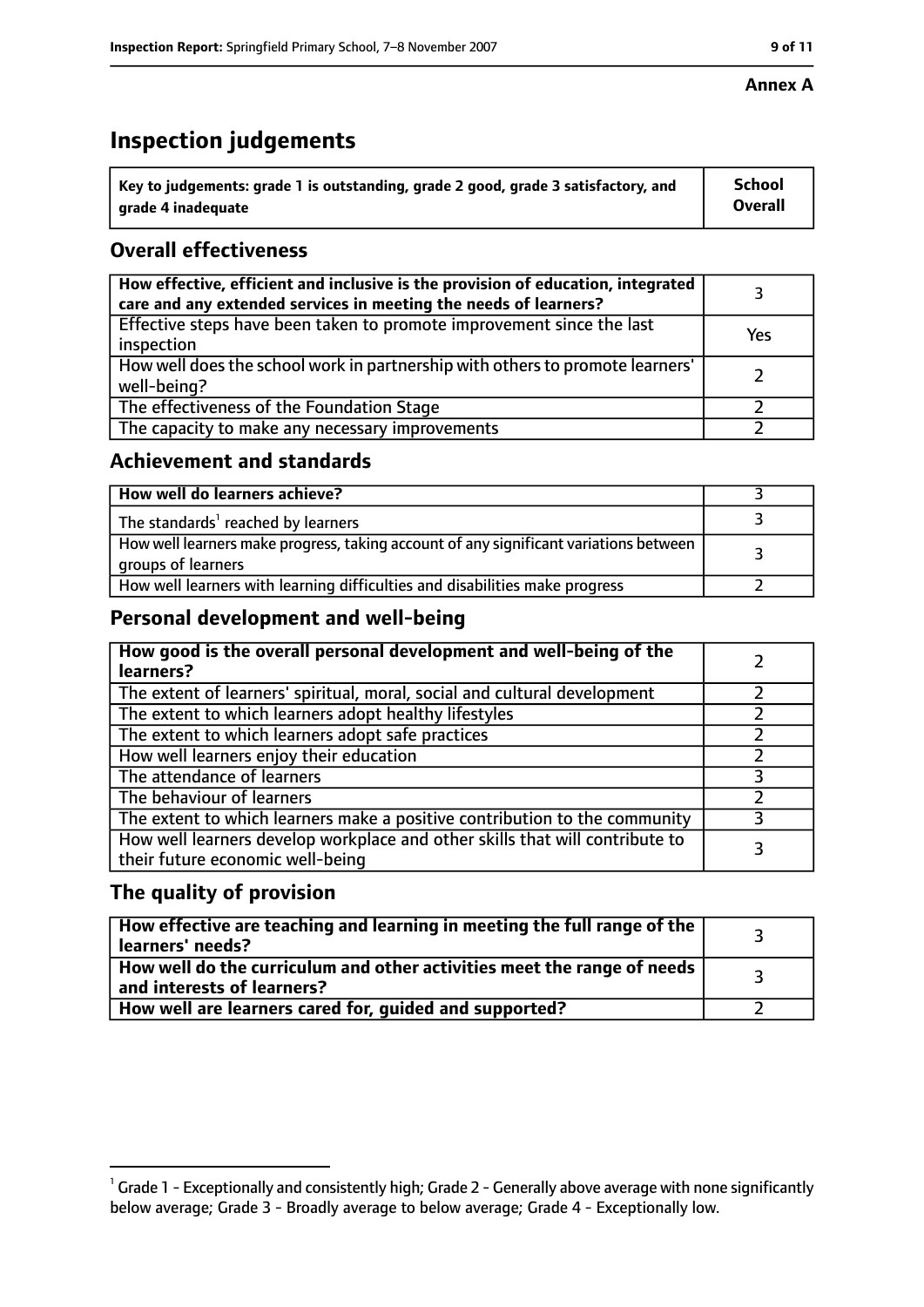# **Leadership and management**

| How effective are leadership and management in raising achievement<br>and supporting all learners?                                              | 3         |
|-------------------------------------------------------------------------------------------------------------------------------------------------|-----------|
| How effectively leaders and managers at all levels set clear direction leading<br>to improvement and promote high quality of care and education |           |
| How effectively leaders and managers use challenging targets to raise standards                                                                 | 3         |
| The effectiveness of the school's self-evaluation                                                                                               |           |
| How well equality of opportunity is promoted and discrimination tackled so<br>that all learners achieve as well as they can                     | 3         |
| How effectively and efficiently resources, including staff, are deployed to<br>achieve value for money                                          | 3         |
| The extent to which governors and other supervisory boards discharge their<br>responsibilities                                                  | 3         |
| Do procedures for safequarding learners meet current government<br>requirements?                                                                | Yes       |
| Does this school require special measures?                                                                                                      | <b>No</b> |
| Does this school require a notice to improve?                                                                                                   | No        |